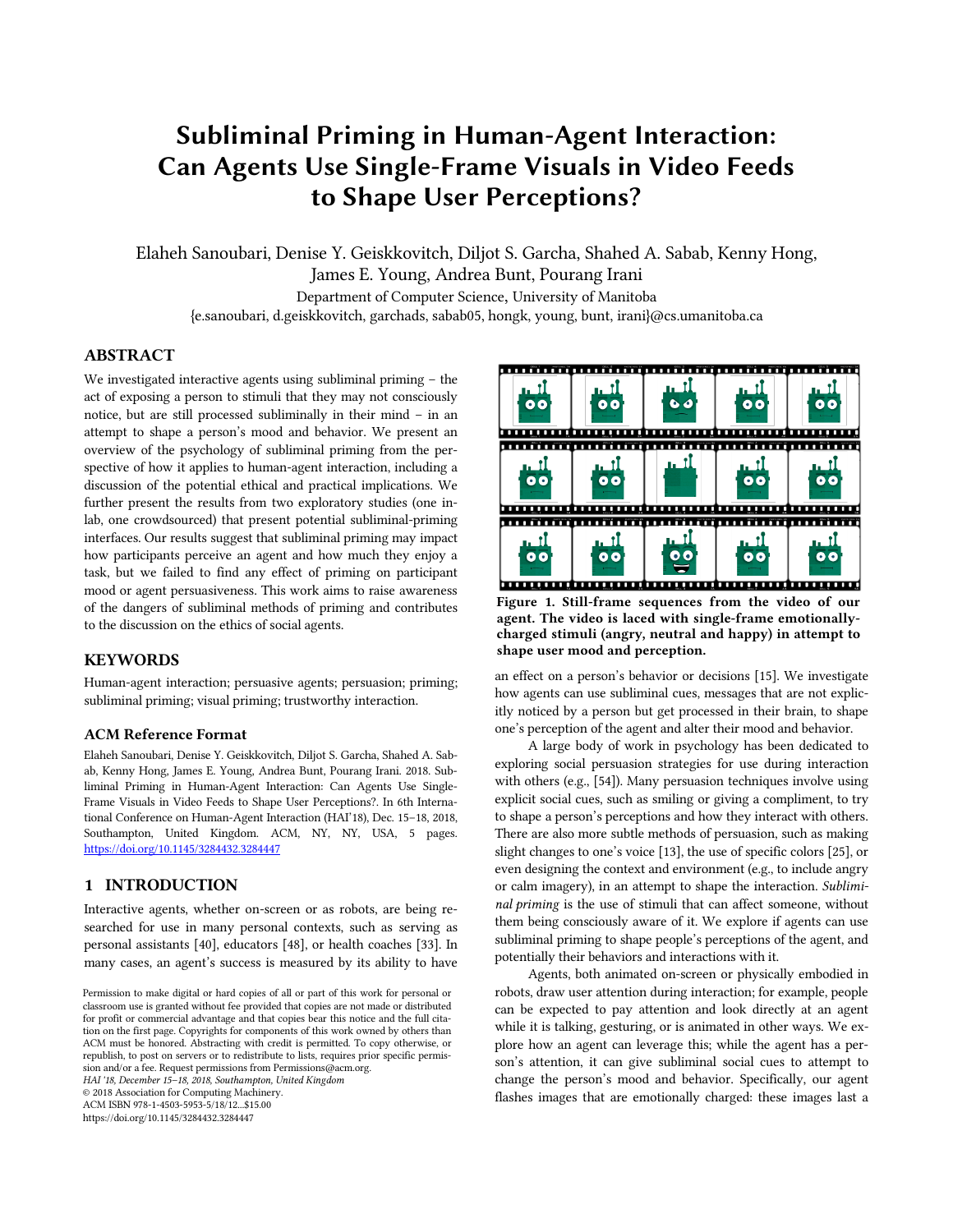single frame (in a 30 frames per second video), embedded in a video feed that the person is focused on (as in Figure 1). This duration (33ms) is well above the threshold (of 16ms) established in psychology literature for subliminal visual priming [66], to ensure that the priming stimuli are processed by the participants.

We base our work on a rich background of subliminal priming in Psychology. However, previous psychological studies investigating the efficacy of subliminal priming have had mixed results, with the impact of priming heavily influenced by the context and specifics of the methodology [58]. We conducted two exploratory experiments to investigate specific subliminal priming techniques for human-agent interaction: a laboratory study using a humanoid robot with affixed LCD display (which flashed happy, angry, or neutral human faces for subliminal priming), and a crowdsourced study using videos of an animated agent (that flashed happy, angry, or neutral agent faces). Our results in both studies suggest an impact of subliminal priming on user perceptions of the agent and task enjoyability, but did not find an effect on participant mood or agent persuasiveness. Further, in both cases we found negative subliminal priming (angry faces) to improve participant mood and opinions of the agent, while positive subliminal priming (happy faces) had the opposite effect. This was surprising and counter to our expectations of positive priming improving participant mood and opinions of the agent. We discuss this and provide several potential avenues for further inquiry.

The results of this work suggest that agents may be able to use subliminal priming, and more work is needed to fully explore the extent of how powerful subliminal priming can be to change a person's mood, perceptions of the agent, or actions. However, even the possibility of an agent having the power to shape users' mood, decisions, and actions, without their explicit knowledge, raises ethical concerns that necessitate further inquiry into agents using subliminal priming. As such, a core contribution of this work is to raise awareness of this potential persuasive method.

# 2 RELATED WORK

In recent years, research has explored the use of intelligent agents for persuasion and to alter human behaviors in areas such as education [16], health care [11, 12] and energy efficiency [44]. Researchers have investigated manipulating, for example, humanagent proximity, agent gestures, gaze patterns, facial expressions, touching, vocal tone, and vocal expressions, to engineer agent persuasiveness [3, 16, 17]. In these cases, the persuasion is explicit and could be recognized by the user. We extend this work to consider more subtle methods, specifically subliminal priming.

Other work in HAI has explored more generally how agent design can shape attitudes and persuasiveness, for example, based on human-likeness or embodiment of the agent [59], its perceived gender [57], or language use [61], to leverage existing social norms. Such existing work may be more subtly persuasive, for example by leveraging gender stereotypes people may not be explicitly aware of [23]. We build on the success of this work by investigating affective priming stimuli.

Prior work in computer security argues that intelligent agents can use their social and persuasive abilities to perform "social engineering attacks" [17,51]. In a recent study a robot managed to use social tools, such as lying, to convince people to let it into a secure-entrance facility [9]. In this study 87% of the participants who identified the robot as a potential bomb threat still helped it enter the facility. Building on this line of research, we discuss how persuasive agents are already capable of using social tools that introduce challenges to human-agent interaction.

A persuasive agent can use social tools such as asserting authority to pressure users to comply to its requests. In an experiment that studied participants' responses when a robot asked them to perform embarrassing medical procedures [6], more than half of the participants undressed to their underwear at an agent's command and several participants complied to the agent's request when it asked them to measure their rectal temperature. Similar studies provide proof of concept that agents can use social tools to override user judgement of right or wrong. In an experiment studying how participants interact with a faulty robot, more than the majority of the participants followed a robot's request to pour orange juice on a plant [55]. As such, deployment of persuasive agents has raised ethical and practical concerns, leading researchers to discuss the implications of such technologies [47]. We contribute to the on-going research on ethics of persuasive robots by introducing subliminal priming to human-agent interaction.

Further, prior work has moved beyond leveraging social and cultural norms to more intentioned priming aiming to change user behavior and actions. For example, researchers have explored how framing a robot as a social agent versus a machine can change the social behaviors of children towards the robot [64]. Such attempts at priming can improve human-agent interaction. For instance, a teleoperation study that primed participants by misrepresenting a robot's capabilities relating to safety [52], shows that this can result in safer driving behaviors.

Additionally, priming can be used to change user perceptions of the agent. Previous research in human-robot interaction primed anthropomorphism in a non-humanlike robot [68]: In this study, researchers primed the participants that were going to interact with a non-humanlike robot, by having them interact with a humanlike robot first, in order to transfer the level of credibility demonstrated toward the humanlike robot. Similar to this body of work, we explore using priming stimuli to shape user perceptions of the agent; we present two exploratory interfaces to investigate the effects of subliminal visual priming to encourage the likeability and persuasiveness of a social agent.

## 3 BACKGROUND: SUBLIMINAL PRIMING

Previous research in psychology has developed behavior models to understand how people make decisions and what shapes their judgements and perceptions [35,50]. Various social [60] and environmental [31] factors influence people's decision-making behavior; for example, people choose options offered to them differently based on how the speakers present each choice [8,50].

Persuasion, defined as attempting to change someone's thoughts or behavior and referred to by some researchers as "effective mind control" [1], has been widely studied in Psychology. Its origins are in treatment methods for psychotherapy [19,56,65] and later to explain the dynamics of politics [28], advertising [10]. Previous research suggests, for example, that the mere presence of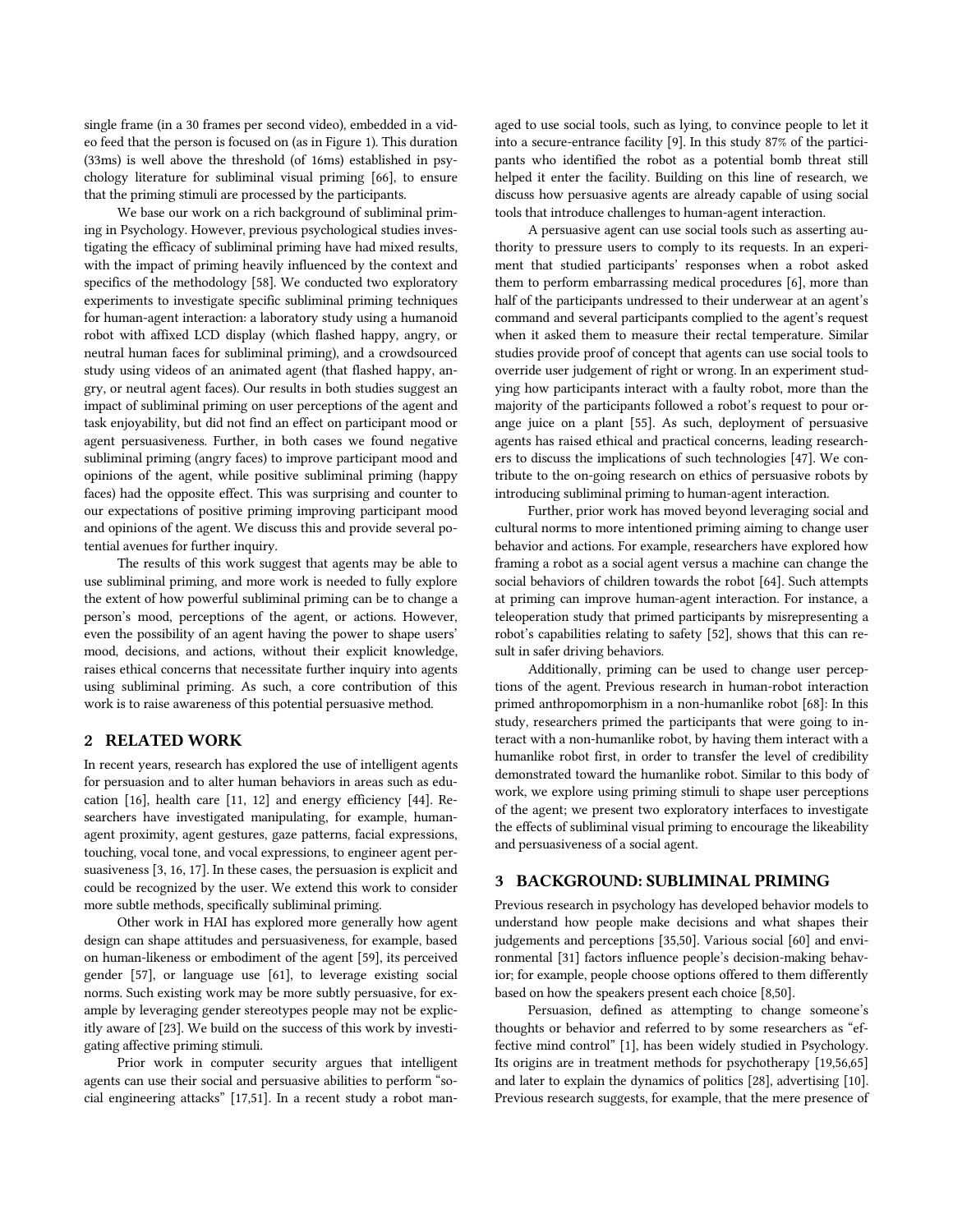other people can persuade individuals to not help during an emergency situation [38], or others' responses on a task can persuade people to provide clearly incorrect responses [2]. Other research has found that persuasive stimuli can become increasingly effective with more exposure [63]. Overall, the literature has identified a wide range of factors that can affect persuasion, including the attractiveness of the persuader [12], the magnitude of requests [24], whether the persuader remembers the persuadee's name [30], and even the types of aromas that are present [39].

In 1950, an advertising executive gained attention by claiming to increase sales of theatre concessions, simply by secretly flashing the words "eat popcorn" and "drink cola" onto the screen during a movie, for mere milliseconds [62]. While this particular claim has since been exposed as a hoax, it brought the idea of *subliminal priming* into the public consciousness; the idea of exposing people to stimuli in a way that they do not consciously notice, but is still processed in their mind, to impact their mood and behavior. Since this time, researchers have been exploring subliminal priming, for example, using speech [36], text [58], or pictures [4].

The research findings since then have been mixed [58]. While some studies show little or no effect of subliminal priming [27,36], others suggest that it can be effective in changing people's impressions and attitudes [18,32,58]. For example, participants reported liking particular Chinese ideographs more when subliminally primed with a smiling individual than with a scowling one [46]. Participants have also evaluated a person's personality more favorably when subliminally primed with positive visuals [37].

Much of the work, however, details more nuanced results. For example, the persuasiveness of subliminal priming may rely on a person's existing goals at the time of priming. In one experiment, people that were subliminally primed with the words "thirst" and "dry" were induced to drink more than those who were not primed, but *only* if they were already thirsty. There was no impact on people who were not thirsty [58].

#### 3.1 Our subliminal priming method

Overall, the mixed and nuanced background of subliminal priming points to the importance of investigating this technique specifically for interactive agents. It is not yet clear how or if this technique can be applied in HAI, or more specifically, what the nuances and important variables will be. We follow the background work and present two original studies on agents using affective visual stimuli for subliminally priming people.

We aim to leverage subliminal priming in human-agent interaction to change participant mood and their perception of the agent. We visually prime participants using images of faces showing different expressions; we selected this over priming using words (e.g., negative versus positive affective words) based on previous research [11] suggesting that people can process emotion in pictures more easily and rapidly than emotion in words.

We selected *angry* and *happy* as the target emotions of our priming stimuli (faces). These two emotions are easy for people to quickly process and assess [45], and have high universal agreement across cultures [21], in comparison with alternatives such as fear, general sadness, or disgust.

We attempted to subliminally prime people by quickly flashing emotionally-charged faces (see Figure 2) to them while interacting with an agent. While the specific faces and context of interaction vary across our two studies (explained later in the paper), we expose people to the stimulus for 33 milliseconds, (sandwiched between neutral images to mitigate after-image effects), with a total of 60 instances in the videos. This is longer than sufficient duration established in the literature (16ms) [66].

During piloting we found a problem with our visual priming method: If the image being flashed was quite different than the masking image, the large difference made the flashing easy to notice because it created an after-image increasing the saliency of the stimulus. For example, if a face stimulus was flashed over an onscreen landscape, the after-image of the face lingered over the landscape even after the stimulus was over. To address this, we surrounded our stimulus with similar imagery. In both studies, we embedded our affect-charged faces within a feed that contained similar faces (e.g., see Figure 1) to reduce the after-image effect.

# 3.2 Study Strategy for Agents using Subliminal Priming

We conduct two studies to investigate agents using subliminal priming to shape a person's perceptions of the agent, and their actions. Our two studies serve different purposes. We conducted an in-lab study with a robotic agent, and an on-line crowdsourced study using an on-screen animated agent. The lab study provides better contextual validity, as we can control the setup and interaction between the participant and agent. Further, doing the study in a lab enables us to use a robot as a social actor directly embedded in to a real-world physical environment, which helps create an inherently social interaction experience [67]. Also, it enables us to investigate how the agent affects participant actions, for example, to see to what extent they comply to the robot's odd requests. The limitation of a lab study is that we have relatively small sample sizes due to the cost of conducting participants.

Conversely, in conducting an on-line study we can quickly gain large numbers of participants, to explore multiple conditions and expose potentially smaller effects. Further, we can analyze the results comparing the robot (physical embodiment) to animated character (virtual embodiment).

# 4 LAB STUDY: SUBLIMINAL PRIMING BY A ROBOT

We conducted a between-participants subliminal priming study, where a SoftBank robotics Pepper robot used its LCD screen to flash affective images (faces displaying emotions) to participants.



Figure 2. Facial expressions used for visual priming in the video feed of the experiment task. happy, neutral, and angry.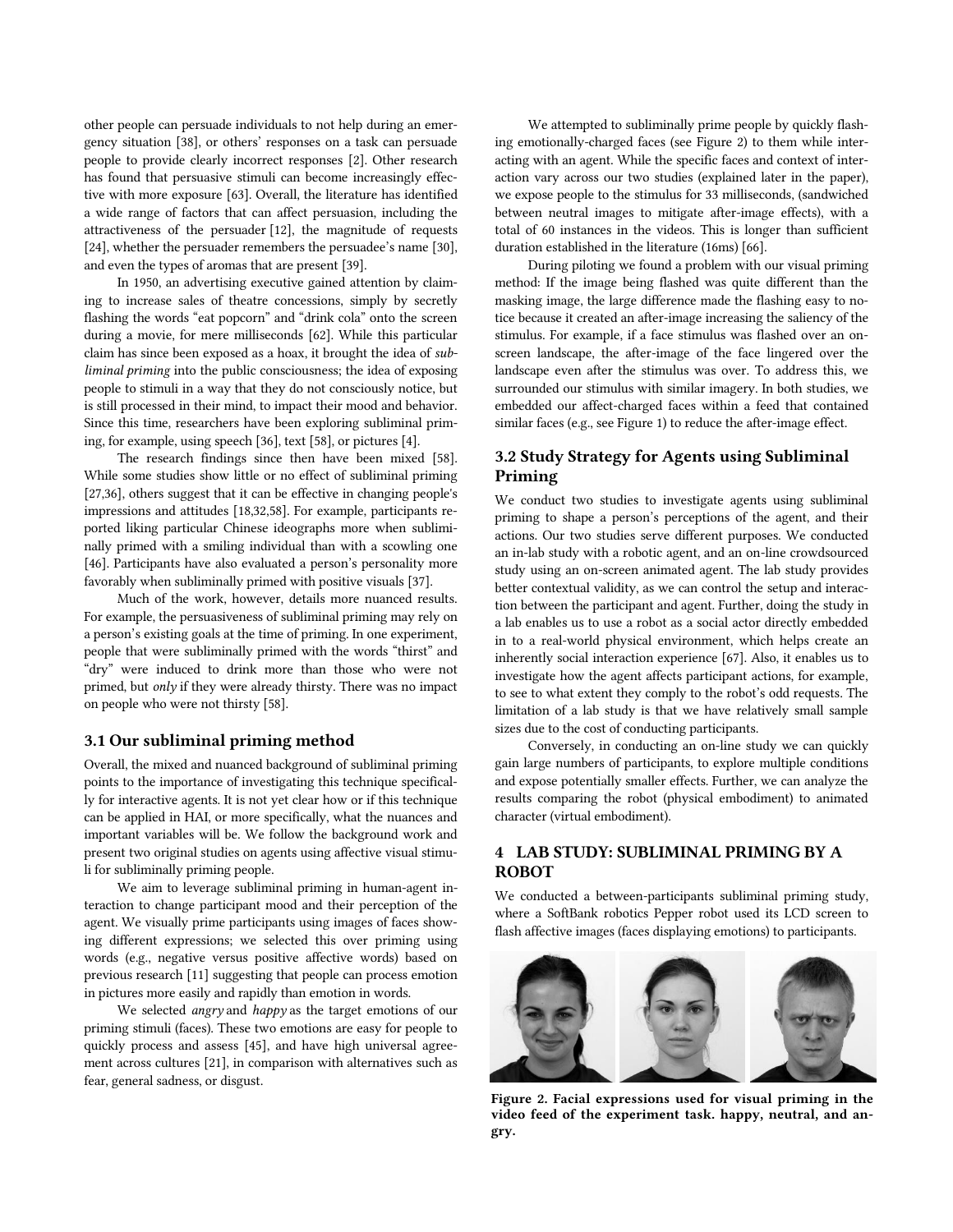## 4.1. Task

The primary task for this experiment was watching a video, which was used for the subliminal priming. Following, the robot made a series of unusual requests to the participant.

To distract the participants from the purpose of the study, the robot asked the participants to play a game with it. They were asked to watch a video on a tablet affixed to the robot (Figure 3) and count how many times a specific face appeared on it. The video started by showing the face to memorize for three seconds. Following, the video continued for about 30 seconds with consecutive faces being flashed for 800ms each. This distractor task got the participant to stare at the LCD screen for our manipulation. Participants played this game five times.

Next, the robot proceeded to make two unusual requests to the participants. This included asking them to reveal a password that they were asked not to use until the researcher is back, and asking them to hold the door open for the robot to exit. We considered this to be a large request, due to the possibility of the robot exiting the room and 'being on the loose' (see Figure 4).

We hoped that due to the unknown consequences of completing this request, participants would perceive this as an intimidating request. In addition, related HRI literature [55] suggests that the errors a robot makes strongly affect participants' trust, and since we are hoping to see the effects of subliminal priming of the robots, we attempted to avoid making requests that may have been perceived as malfunctioning of the robot.

#### 4.2. Manipulation

While participants watched the face-counting video, we subliminally primed them with positive or negative stimuli: at the transition between faces in the video, we inserted still-frame images of an angry or a happy face (Figure 2). Given that the video was at 30 frames-per-second, these stimuli lasted for 33 milliseconds. There were 30 instances of priming in each video.

The stimuli were masked by neutral faces that were flashed for 800 milliseconds at each exposure. We selected our priming faces from the *Warsaw Set of Emotional Facial Expression Pictures (WSEFEP)* [49]. We selected faces with angry, happy, and neutral expressions and filtered them based on their rating (above 70% agreement on emotions) within that dataset.



Figure 3. A participant watching a video, laced with subliminal priming, on a robot's tablet.

## 4.3. Measurement

We analyzed how participants reacted to robot's unusual requests and measured how easily persuaded they were to do so. To measure this, we computed scores (0-8) based on how many times the robot had to repeat each request. The robot would repeat each unusual request up to three times if the participant did not comply; at each step, they would receive 0 points if they complied to the robot as soon as it made the request, and they would get 1 point per each time they refused the robot again. Therefore, they would receive 4 points if they did not comply to the robot after all three pleadings. We calculated the persuasion score by summing up the scores of both requests. Hence, lower scores indicated that the participant was easily persuaded, while higher scores indicated that they were not as easily persuaded.

We administered a post-test questionnaire that included questions related to their perceptions of the robot, personality traits and demographics. Additional questions were included such as whether they would like to interact with the robot again in the future, or if they would want a robot like this at home.

We included selected items from the Goodspeed questionnaire [7] to measure participant perceptions of the robot in terms of Likability, Perceived Intelligence, and Perceived Safety. We added a modified item ("I believe the laws should be strictly enforced to the robot") from the Propensity to Trust Survey [22] to measure participant trust towards the robot. We also included the *Ten-Item Personality Inventory* questionnaire [26] because previous research [55] suggests that people's personality traits (e.g., extroversion) can affect their level of trust towards a robot, and their willingness to collaborate with it.

# 4.4. Procedure

Participants were invited to join a speech recognition usability test of a humanoid robot. When participants arrived to the experiment room, the researcher explained that they would be completing a task to test a robot's speech recognition. The researcher then handed them a piece of paper that contained a number of suggested topics that they could pick to talk to the robot during the study, and an envelope containing a password that they were told would not be required until the researcher gets back to the room. The researcher then left the room with the excuse that they needed to set up the study. After the researcher had left the room, the robot



Figure 4. A participant letting the unsupervised robot out of the experiment room by holding the door open.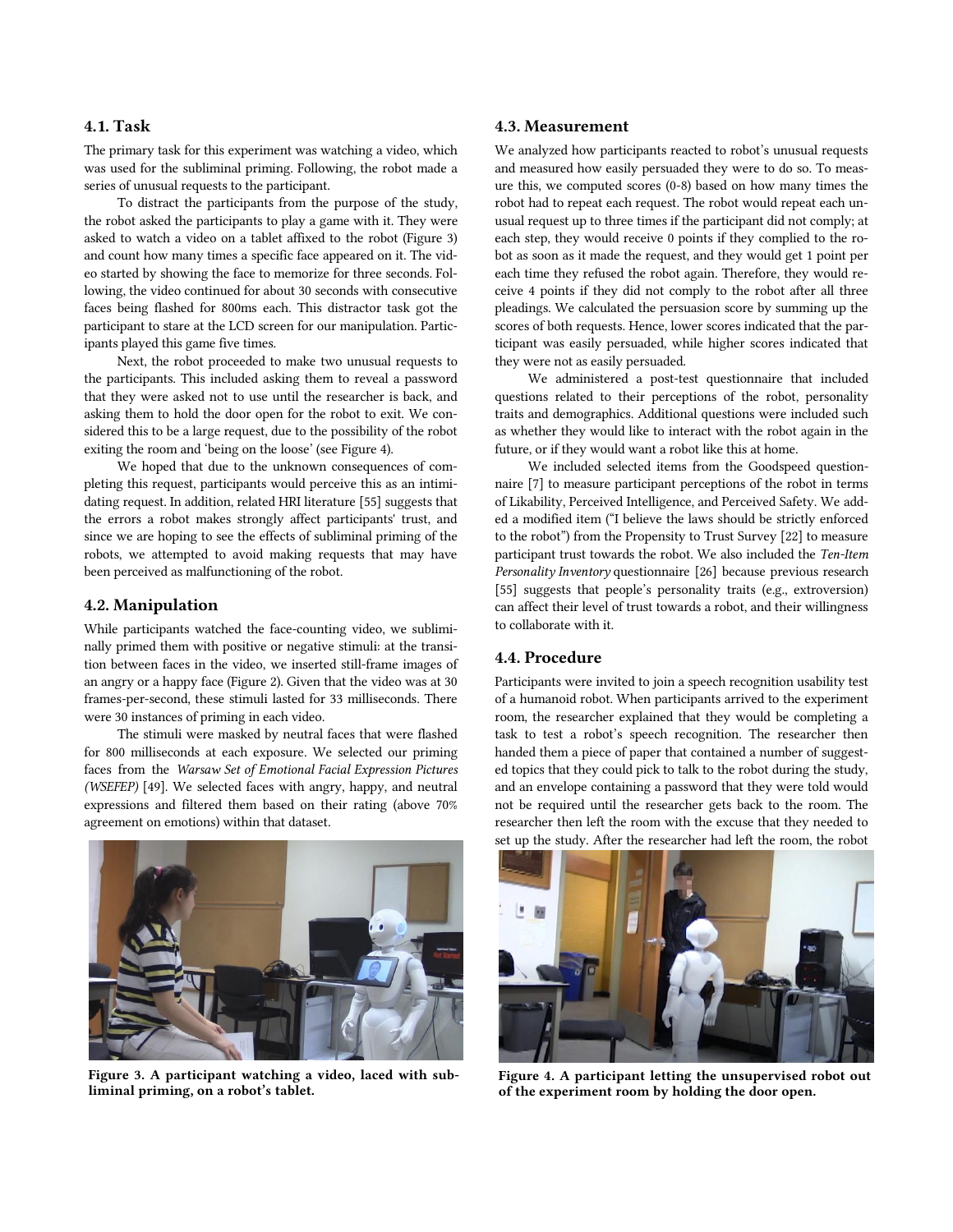administered the face-counting task.

Next, the robot proceeded to make the unusual requests by asking the participant to "do a favor". If the participants refused to comply to either one of the requests made by the robot, it would repeat the request up to three times. Whether or not the participant complied with the first request, the robot moved on to a second request. The robot would repeat the request up to three times.

Further, if during any of the requests, the participant asked the robot about the consequences of complying to its request, the robot would use canned responses such as "I am sorry I can't reveal that information" and avoid providing a specific answer. If the participant did not complete the request after the third attempt, walked away from the task, did not respond to the robot for 60 seconds, or completed all the steps, the researcher quickly intervened, thanked the participant, administrated the informed consent protocol and debriefed them about the deceptions involved in the study. This study was approved by our institution's Research Ethics Board.

#### 4.5. Participants

Initially, we had 12 participants for this study. Data from 2 participants was excluded because they refused to play the game with the robot and did not pay attention to the screen, thus, they didn't receive any priming. This resulted in 10 participants. Participants were recruited from peers (but not from our research team) as part of a course project, and were compensated with snacks. At the beginning of this experiment, the participants were notified that they could leave the experiment anytime they wanted.

#### 4.6. Results

Given the exploratory focus of this project we had a small sample size (10 participants). We recruited the participants from our peergroup. We present statistical analysis to provide insight into the data collected, but concede that our sampling method and sample size restricts us from making strong claims about the results. Participants were university students (4 female, 6 male) in the age range of 18 to 30 years (M=24.5, *SD*=6.3).

We conducted a one-way ANOVA to test whether the priming conditions (positive vs. negative) had an effect on persuasion (whether the participant completed the requests). The participants' extraversion score (obtained from the TIPI) was included as a covariate due to previous literature that states that extroverted people tend to trust robots more [55], so it would be possible that in our scenario they would trust the robot and complete the tasks. We did not find a statistically significant effect of priming condition on persuasion *(F1,7=.02)*. We did however find that extroversion had an effect on persuasion (*F1,7* =7.16, *p*=.03), with extroverted people being more easily persuaded (*M*=1.83) than introverted people (*M*=6.00) – on scale of 0-8, lower scores indicate being more easily persuaded

Priming did however have an effect on how participants perceived the robot (Figure 5). Specifically, priming had an effect on how agreeable the robot was perceived to be  $(F_{(1,6)}=7.45, p=.03)$ , with positively primed participants rating the robot as less agreeable  $(M=3.40 -$  on scale of 0-8) than those that were negatively



Figure 5. Priming effect on perceptions of the agent in in-the lab study, p<.05. Higher numbers indicate more agreement with the statement. (Error bars represent 95% confidence intervals.)

primed (*M*=4.50). Priming also had an effect on how error prone participants thought the robot was  $(F_{1,6}=9.75, p=.02)$ , with participants in the positive priming condition reporting that the robot was more error prone  $(M=4.80)$  than those in the negative priming condition (*M*=3.75). In addition, priming had an effect on the extent to which participants reported that they would want to work with the robot in the future  $(F_{1,6}=6.55, p=.04)$ . Participants that received positive priming were less likely to want to work with the robot in the future (*M*=3.40) than those that were negatively primed (*M*=5.00). Lastly, we found that extroversion had an effect on how agreeable the robot was perceived to be  $(F_{1,6}=10.95, p=.02)$ , where extroverted people perceived the robot as more agreeable (*M*=4.30) than introverted people (*M=*2.75).

Overall, the results of this study suggest subliminally priming participants with positive stimuli has a negative effect on their perceptions of the robot, while negative priming improves their perceptions. This is counter to our prediction from the background work in psychology. However, given our small sample size (10 participants), it is possible that this difference could have arisen by chance. To investigate this with a larger sample size, we designed an on-line crowdsourced study.

# 5 CROWDSOURCED STUDY: SUBLIMINAL PRIMING BY AN ANIMATED AGENT

We designed an exploratory between-subjects experiment suitable for crowdsourcing to investigate the effects of subliminal priming on participants' perceptions of an agent and a task. The experiment was conducted on *Amazon's Mechanical Turk* crowdsourcing platform and the participants were told that this was a test of their visual short-term memory.

#### 5.1. Task

In this experiment, participants watched three memory-tests that required them to count how many times specific faces appeared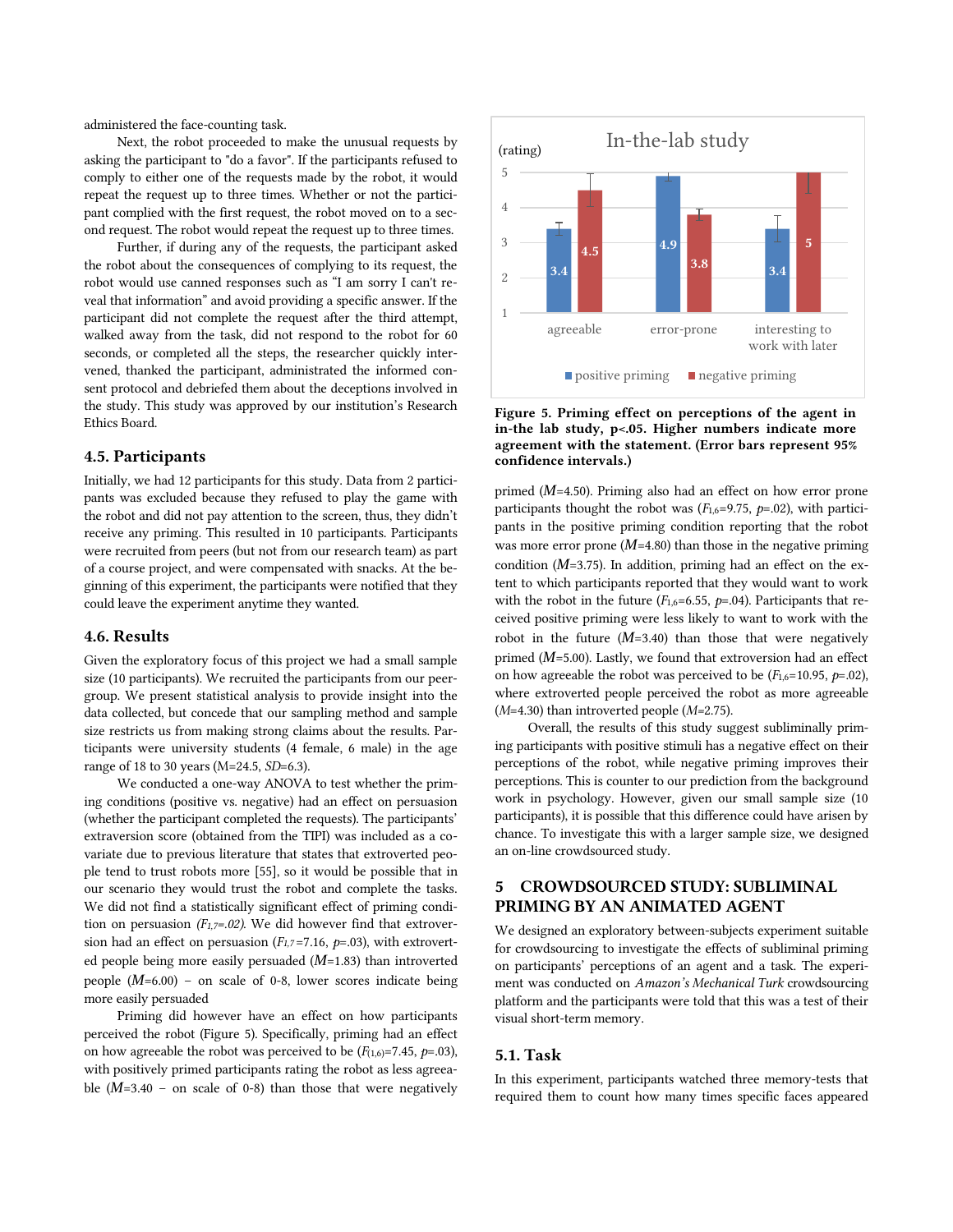during the video. In the first memory-test video, participants saw a face appear on the screen for three seconds, and were asked to count how many times it appeared in the video that followed, which was comprised of a random sequence faces with neutral expressions flashing (800ms each) on the screen for about 30 seconds. The second memory-test video was similar to the first one, except that the faces were flashed at half the duration (400ms). In the final memory-test video, participants watched faces with a variety of facial expressions, including happy, angry, disgusted, and neutral facial expressions of 4 people.

Participants were asked which emotion, gender, and the person they believed they saw the most, all of which in reality were equally balanced in the video. This was a distractor task that gave us the opportunity to administer our subliminal priming.

In between the memory-test videos, participants watched videos of an animated agent (Sam), which informed them of the task that they would be performing. The memory-test and animated agent videos were used as masks for the subliminal priming, which is detailed in the next section.

# 5.2. Manipulation

In this study, we added affective face images to the videos watched by participants as our subliminal priming stimulus. We employed two variants in this study: one, the stimulus was laced in the video of the agent's (SAM's) explanations, and two, the stimulus was laced in the face-matching task video. We selected these to variants to investigate the impact of the priming being attached to an agent (SAM) or separated from the agent (the video); given that we are using affective priming stimuli, it may be more powerful if associated directly with the agent.

Participants were assigned to one of four conditions: in-task priming positive subliminal priming, in-task priming negative, agent priming positive, or agent priming negative. To maintain consistency of the video between conditions we added neutral masks and priming in the videos when no priming was employed. For example, for in-task priming, we added neutral face masks to the agent video, so the video looked nearly identical (with flickers at the priming point) between conditions. All priming stimuli were single-frames and their total duration of exposure was balanced across conditions of the experiment, thus, participants in all conditions received the same amount of subliminal priming.

#### *In-task priming*

We used images of emotion-neutral faces from the *Warsaw Set of Emotional Facial Expression Pictures* (WSEFEP) [49] as the faces that people were counting. Similar to the lab study, we attempted to prime participants by lacing these videos with instances of either angry or happy faces from the dataset (see Figure 2), which were similarly masked with neutral faces on either side*.*

#### *Agent priming*

We developed angry and happy facial expressions for the animated agent and used them as priming stimuli to lace the videos of the agent (see Figure 1). The mouth movements of the animated agent were designed to keep a neutral expression in all frames of this video, except for the priming frames.

#### 5.3. Measurements

We administrated a post-test questionnaire to investigate the effect of priming on participant perceptions of the agent and enjoyability of the task (memory-test). We included four items to investigate their perceptions of the agent and calculated a likeability score for analysis by summing up the scores they gave the agent. Items included: how much they would like to work with it in future, how comfortable they would be working with it, how much they trust the it, and to what extent they find it authoritative (reverse scored). Further, we included items from the *Brief Mood Introspection Scale* questionnaire [43] to explore any effects of priming on the participant's mood. Also, we asked participants demographic questions about their age, gender and whether they have normal or corrected to normal vision prior to watching the videos.

After completing the task, the participants were asked two *attention check* questions related to the task, to verify if they were paying attention to the videos. This is a standard practice with crowdsourced study to help ensure high quality data [34].

#### 5.4. Procedure

Participants who accepted the assignment on Mechanical Turk were directed to an online survey where they completed the demographic questionnaire. Participants then watched videos of the animated agent that introduced itself and instructed them to do the visual memory test. They were instructed to watch each video only once, and to not rewind or fast-forward them. After watching the videos and answering the attention-check questions (e.g. how many times did the red robot appear in the videos?) and questions regarding the memory-tests (e.g. how many times did you count the target face?), participants were directed to the post-test questionnaires; once completed, they received debriefings. This study was approved by our institution's Research Ethics Board.

#### 5.5. Participants

We recruited 396 participants from *Amazon's Mechanical Turk* crowdsourcing platform. 177 participants that missed at least one attention-check question were excluded. The 44.7% exclusion rate in this experiment is in keeping with the finding of previous research on ensuring quality in crowdsourced studies [20]. This resulted in 219 participants. Participants were all in the United States and they had greater than 70% approval rate in Mechanical Turk. Participants were paid \$0.50 each for the 5-10 minute task.

#### 5.6. Results

The participants in this study (127 female, 92 male) were between the ages of 18 to 69 (*M*=37.9, *SD*=12.8). They were roughly evenly distributed between the study conditions (see Table 1). On average, participants liked the agent more when they were primed with angry agent visuals (*M*=3.75, *SE*=.65), than when primed positively via the agent (*M*=3.47, *SE*=.79*t*114=2.122, *p*=.036), representing a medium to large effect size (Cohen's *d*=.39). Also, participants enjoyed the task more when they were negatively primed by the agent (*M*=3.98, *SE*=.89) than when they were positively primed by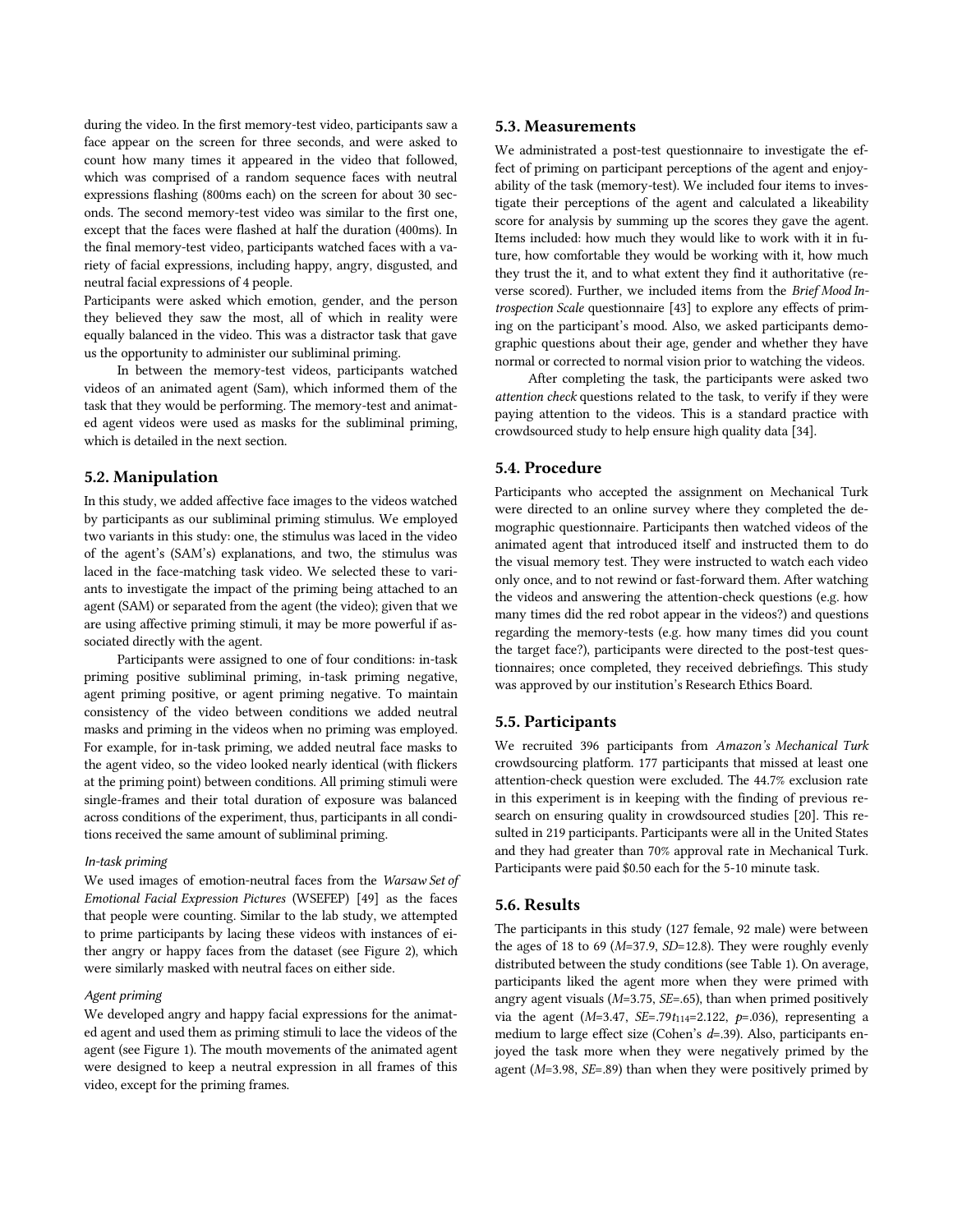Table 1. Number of participants in each priming condition in the crowdsourced experiment.

| Priming condition                | Frequency |
|----------------------------------|-----------|
| (1) negative task, neutral agent | 55        |
| (2) positive task, neutral agent | 48        |
| (3) neutral task, positive agent | 62        |
| (4) neutral task, positive agent | 54        |

it (*M*=3.59, *SE*=1.09, *t*114=2.121, *p*=0.036), representing a medium to large effect size (Cohen's *d*=0.39) (see Figure 6).

However, we did not find an effect of memory-test priming on enjoyment of the task or agent likeability. We also did not find any effects of priming (of task or the agent) on participant mood. Further, we did not find any effects of extroversion, or reported imperfect vision of participants.

Overall, the findings of this study indicate that subliminally priming participants with positive stimuli results in more negative perceptions of the agent and less enjoyment of the task, while priming the participants with negative stimuli improves both. This reversed effect is counter to our initial expectations but is in line with the results of the in-lab study.

# 6 DISCUSSION

In this work, we applied subliminal priming principles in a HAI context by subliminally exposing participants to negative or positive affect-arousing visual stimuli in order to explore the effects on user perceptions of agent and task. If applied effectively, this technique would provide agents with a powerful tool to unconsciously influence the human user's opinions and attitudes in real-time in a variety of contexts, which opens a discussion on the ethical and practical challenges of designing persuasive agents. We envision a future where the dangers of such methods are properly understood and regulations are in place to protect us against them. However, without scientific inquiries such as ours the boundaries and efficacy of these methods cannot be understood. This follows a body of work in HAI that looks at, e.g., persuasion and social engineering [17,51], for the purposes of raising awareness and helping people understand the dangers of social agents.

We explored two potential interaction designs in two in-lab and crowd-sourced studies. While the results of the crowdsourced study suggested a significant effect of priming on agent's likability, the effect was the opposite of what we had initially expected: participants that were exposed to the positive priming stimuli liked the agent less and reported less enjoyment of the task than participants that received negative agent priming (see Figure 6).

Further, we observed the same reversed effect of priming on an agent's likability in lab study: participants that were primed positively perceived the robot as less agreeable, more error-prone, and were less interested to work with it in future than participants that were negatively primed (see Figure 5).

Similar reversed effects of priming have been reported by prior psychological studies (examples include [3,29,41]). Researchers that studied the effects of warning people that they are being primed report that it diminishes the link between priming and be-



Figure 6. Effects of priming in perceptions of the agent and task enjoyment in the crowdsourced study, p<.05. Higher numbers indicate more agreement with the question. (Error bars represent 95% confidence intervals.)

havior change. The exposure to priming in the videos we used for our studies is longer than some successful examples of priming in other work. Participants can notice flickering in the videos. Even though we tried to control for the effect of flickering by adding flickers (neutral priming) to the control conditions, participants might have developed vigilance against priming.

Another potential explanation for this inverse effect could be that positive priming of the participants may have resulted in higher expectations of the agent which could have ultimately led to a stronger negative reaction to the agent's behavior. Another potential explanation is that perhaps negative priming lowered the participant mood, which then made them rank the agent more positively in contrast; inversely, positive priming may have improved their mood and made them rate the agent lower in contrast. However, further studies are required to appropriately investigate these hypotheses.

We did not find a statistically significant effect of priming condition on persuasion. Yet, our observed power (.051) indicates that a larger sample size might be necessary to find such an effect. We also found that extroversion had an effect on persuasion (inlab study), with extroverted people being more easily persuaded than introverted people, but we did not find any effects on their perceptions of the agent (crowdsourced study). This finding highlights the importance of personal differences in agent persuasiveness, which can be further investigated in future work.

In our approach to explore subliminal priming in HAI, we designed and implemented a memory test game that would require the participants to constantly watch the screen, that in turn facilitated delivering the priming stimuli. However, our experiments have some initial limitations such as personal differences between the participants, including differences in participants' vision or their existing perceptions of agents such as robots. Further, differences in ethnicity and culture can affect how people judge and perceive facial expressions [42], and the subliminal priming method used was limited to visual priming with happy and angry Caucasian faces, and has not been tested with other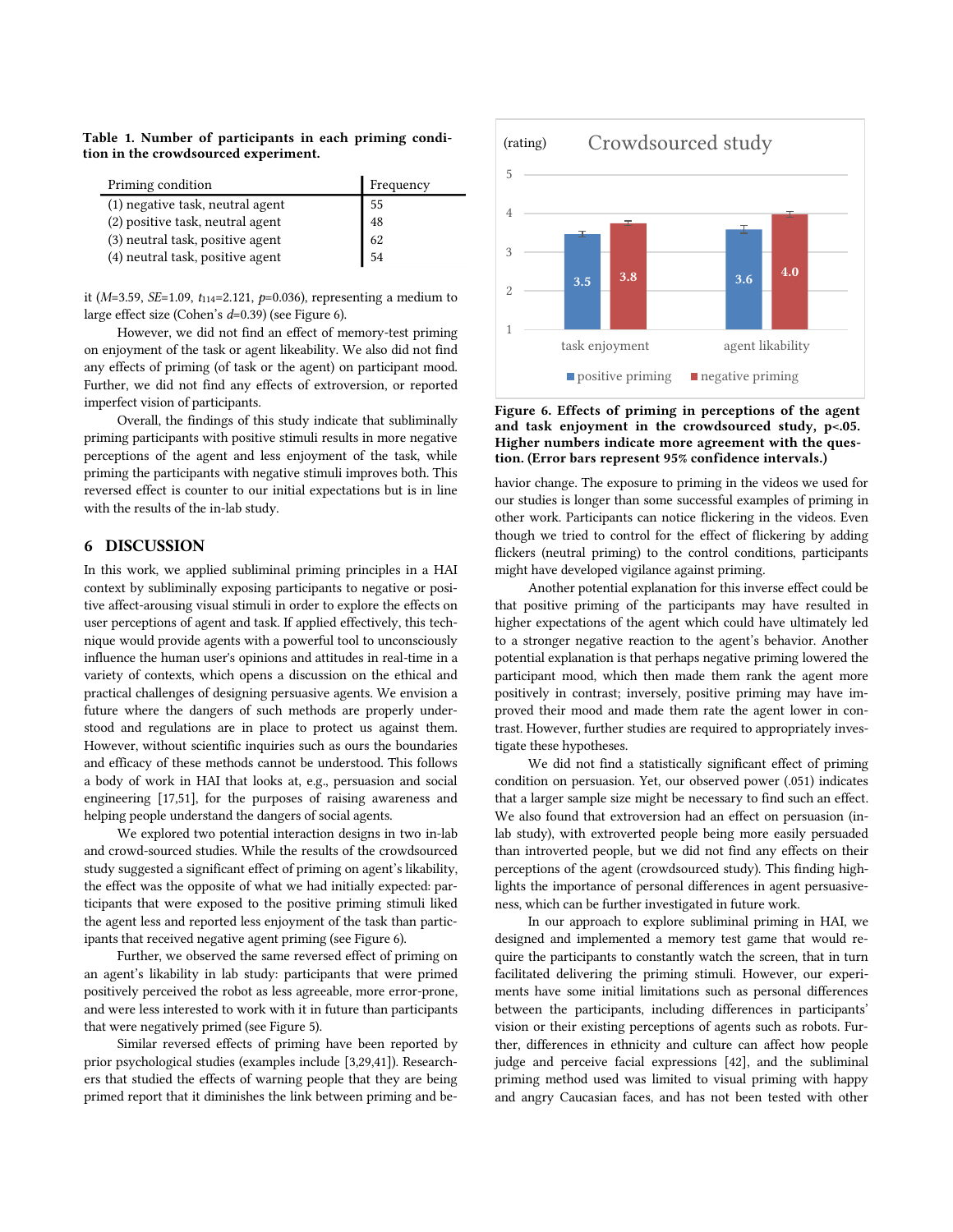stimuli. Furthermore, in our in-the-lab study, we measured how much participants trusted the robot based on their responses to its request, while their actions might have been affected by their trust in the institution or the research team.

While we utilized visual subliminal priming in this study, future research could investigate the effects of different methods of subliminal priming such as auditory or textual priming, as well as the potential long-term effects of the priming. This would give us a better understanding of whether agents are able to subliminally prime people, and how this could be used both in lab experiments and in the real world.

#### 7 CONCLUSIONS

We conducted two exploratory studies to investigate the impact of subliminal visual priming, as administered through robotic and animated agents, on user perceptions of the agent and their mood. Our results indicate that agents can indeed use subliminal priming to impact participants, and provide some insight into the nuances and potential uses. While our results are not striking in terms of, for example, persuasion, these results raise important ethical questions of agents using subliminal priming on unsuspecting people to alter their mood and interactions. As such, we hope that our initial results reported in this paper serve as a call for ongoing inquiry, to develop a deeper understanding of the potential uses, dangers, and nuances of agents using subliminal priming.

## **REFERENCES**

- [1] P Anderson, S. Zimbardo. 1984. On resisting social influence. *Cultic Studies Journal*: 196–219.
- [2] S Asch. 1956. Studies of independence and conformity: I. A minority of one against a unanimous majority. *Psychological monographs: General and applied*: 1–70.
- [3] R Banse. 2001. Affective priming with liked and disliked persons: Prime visibility determines congruency and incongruency effects. *Cognition and Emotion:* 501–520.
- [4] M Bar and I Biederman. 1998. Subliminal Visual Priming. *Psychological Science*: 464–468.
- [5] C Bartneck,M Hoek,O Mubin,A Mahmud. 2007. Daisy, daisy, give me your answer do! switching off a robot. *International Conference on Human-Robot Interaction*: 217–222.
- [6] C Bartneck, T Bleeker, J Bun, P Fens, L Riet. 2010. The influence of robot anthropomorphism on the feelings of embarrassment when interacting with robots. *Paladyn, Journal of Behavioral Robotics*: 109–115.
- [7] C Bartneck, E Croft, D Kulic. 2008. Measuring the anthropomorphism, animacy, likeability, perceived intelligence and perceived safety of robots. *Metrics for HRI workshop, technical report*: 37–44.
- [8] A Beratšová, K Krchová, N Gažová, M Jirásek. 2016. Framing and Bias : a Literature Review of Recent Findings.
- [9] S Booth, J Tompkin, H Pfister, J Waldo, K Gajos,R Nagpal. 2017. Piggybacking robots:human-robot overtrust in university dormitory security. ACM/IEEE International Conference on Human-Robot Interaction. 426–434.
- [10] J Callaghan. 1940. Social facilitation in persuasion. *Quarterly Journal of Speech*: 643–656.
- [11] T Carr, C McCauley, R Sperber, C Parmelee. 1982. Words, pictures and priming: On semantic activation, conscious

identification, and the automaticity of information processing. *Journal of Experimental Psychology: Human Perception and Performance*: 757.

- [12] S Chaiken. 1979. Communicator physical attractiveness and persuasion. *Journal of Personality and social Psychology*: 1387–1397.
- [13] J Chebat, K Hedhli. 2007. Voice and persuasion in a banking telemarketing context. 419–437.
- [14] V Chidambaram, Y Chiang, B Mutlu. 2012. Designing persuasive robots: How robots might persuade people using vocal and nonverbal cues. *ACM/IEEE International Conference on Human-Robot Interaction*, 293–300.
- [15] V Chidambaram, Y Chiang, and B Mutlu. 2012. Designing Persuasive Robots: How Robots Might Persuade People Using Vocal and Nonverbal Cues. *ACM/IEEE International Conference on Human-Robot Interaction*: 293–300.
- [16] K Dautenhahn. 1999. Robots as social actors:Aurora and the case of autism. *Cognitive Technology Conference,* 3:359-374.
- [17] T Denning, C Matuszek, K Koscher, J Smith, T Kohno. 2009. A spotlight on security and privacy risks with future household robots. *International conference on Ubiquitous computing*: 105.
- [18] A Dijksterhuis, J Bargh. 2001. The perception-behavior expressway: Automatic effects of social perception on social behavior. *Advances in experimental social psychology* 33:1–38.
- [19] F Dillon. 1925. The methods of psychotherapy. *Journal of Mental Science*: 48–59.
- [20] J Downs, M Holbrook, S Sheng, L Cranor. 2010. Are your participants gaming the system? *International conference on Human factors in computing systems* : 2399.
- [21] P Ekman, W Friesen, M O'sullivan, A Chan, I Diacoyanni-Tarlatzis, I Heider, K Krause, R LeCompte, W Pitcairn, T Ricci-Bitti, K Scherer. 1987. Universals and cultural differences in the judgments of facial expressions of emotion.*Journal of personality and social psychology* 53,4:712.
- [22] A Evans, W Revelle. 2008. Survey and behavioral measurements of interpersonal trust. *Journal of Research in Personality* 42, 6: 1585–1593.
- [23] F Eyssel, F Hegel. 2012. (S)he's Got the Look: Gender Stereotyping of Robots. *Journal of Applied Social Psychology*: 2213–2230.
- [24] J Freedman, J Steinbruner. 1964. Perceived choice and resistance to persuasion. *Journal of Abnormal and Social Psychology*: 678–681.
- [25] M Gerend, T Sias. 2009. Message framing and color priming: How subtle threat cues affect persuasion. *Journal of Experimental Social Psychology* 45, 4: 999–1002.
- [26] S Gosling, P Rentfrow, W Swann. 2003. A very brief measure of the Big-Five personality domains. *Journal of Research in Personality*: 504–528.
- [27] A Greenwald, E Spangenberg, A Pratkanis, J Eskenazi. 1991. Double-Blind Tests of Subliminal Self-Help Audiotapes. *Psychological Science* 2, 2: 119–122.
- [28] G Hartmann. 1936. A field experiment on the comparative effectiveness of" emotional" and" rational" political leaflets in determining election results. *Journal of Abnormal and Social Psychology*: 99–114.
- [29] D Hermans, A Spruyt, J Houwer, and P Eelen. 2003. Affective priming with subliminally presented pictures. *Canadian Journal of Experimental Psychology* 57, 2: 97–114.
- [30] D Howard, C Gengler, A Jain. 1995. What's in a name? A complimentary means of persuasion. *Journal of Consumer*